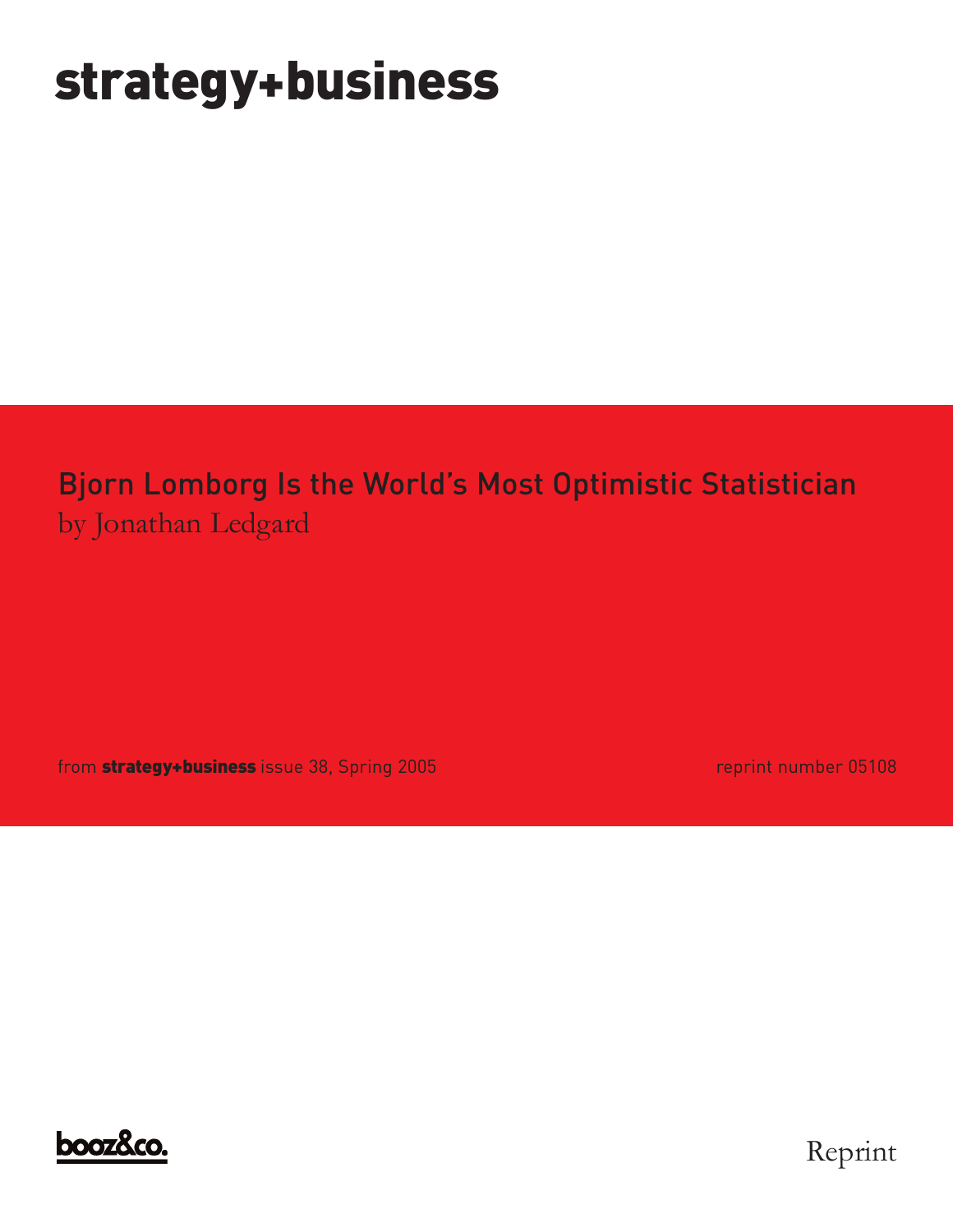**The Danish Socialist has courted fame and calumny by daring to declare that the world is getting better.**

# Bjorn Lomborg Is the World's Most Optimistic Statistician

by Jonathan Ledgard

The guts of Copenhagen are laid out beside its harbor. There is the elegant Amalienborg Palace with its cobalt-uniformed grenadiers, and the Danish royal yacht, with its teak deck, riding at anchor before the headquarters of the Maersk shipping company. Then there's the old wharf — now renovated, in a space-age design, for use as offices — where sailing ships to Greenland and Iceland used to tie up. Hidden beyond this new wharf in stands of oak is the "free city" of Christiana, a hippie commune where the only abiding rules are no violence, no cars, and no sale of property. Leaning forward over the harbor railings, it is just possible to make out the windmills chopping out electricity on the pebble-gray Baltic.

**1**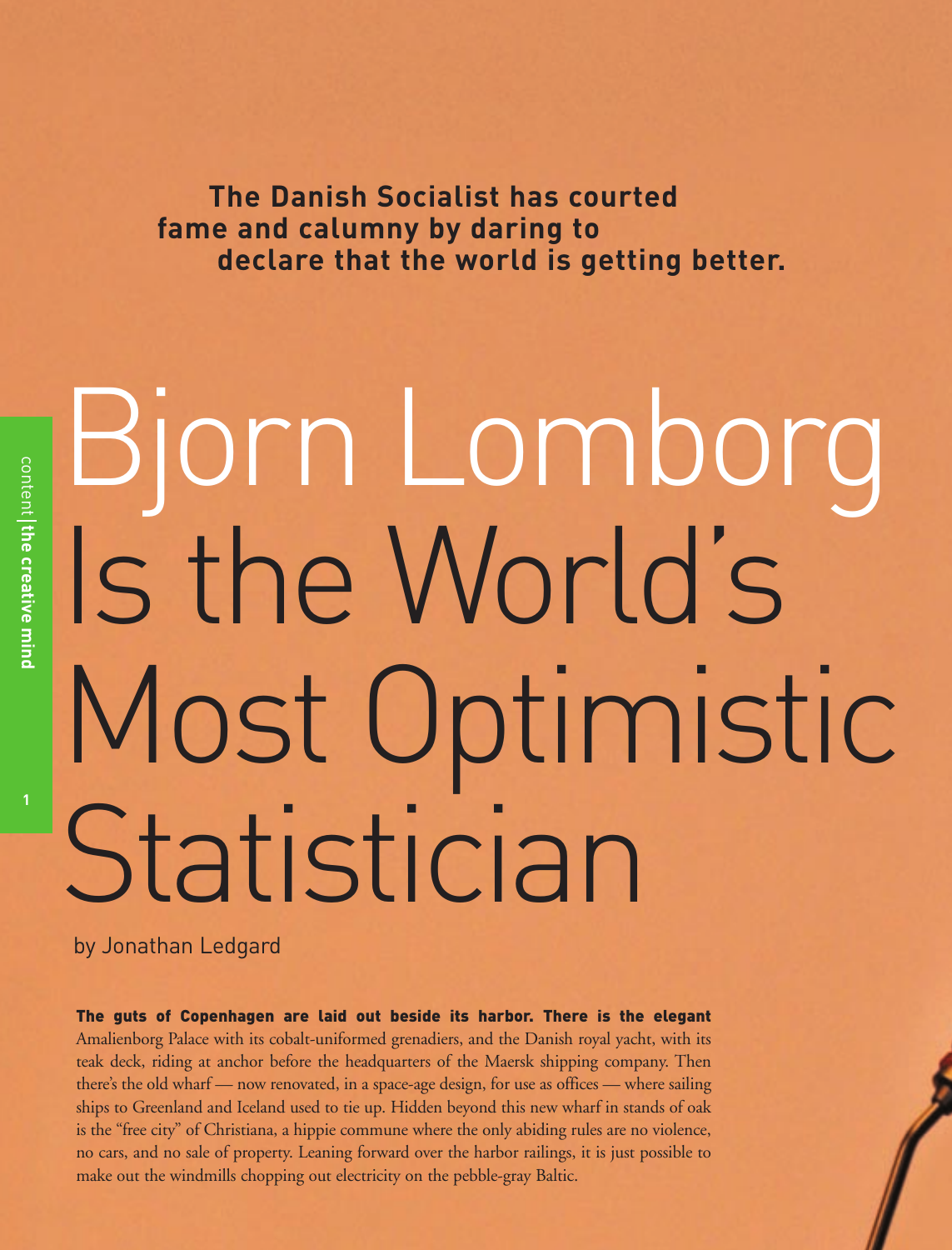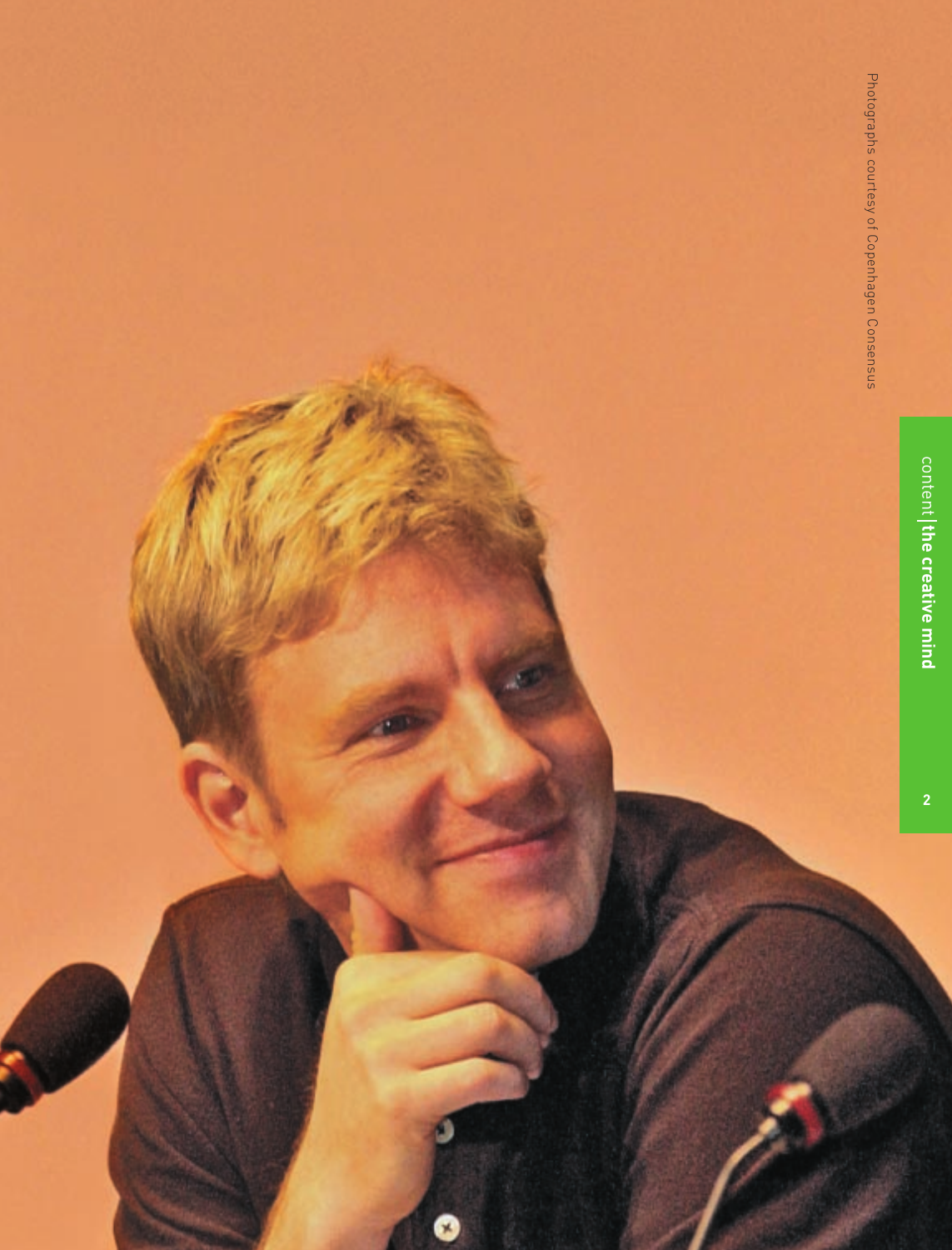#### **Jonathan Ledgard**

(jonathanmagnusledgard@ yahoo.com) is a foreign correspondent for *The Economist* and a contributor to *The Atlantic Monthly*. He writes on politics, wars, and environmental issues.

content the creative mind **the creative mind**

"Hey there!" salutes a blond man in a black polo shirt and jeans, who is sailing to his own office on a mountain bike, following a meeting with the prime minister. His breezy attitude belies Bjorn Lomborg's place on earth, both in Denmark and, indeed, around the world. For in this period of passionate debate about globalization's effect on the environment, the 39-yearold associate professor of statistics at Aarhus University, in the Danish provinces, has dared to argue that, to quote an old mantra, every day, in every way, we are getting better and better.

The doyen of a philosophy known as the New Optimism, Professor Lomborg says that air and water are getting cleaner, that endangered species and forests are holding their own, and, most controversially, that the risks associated with global warming are exaggerated. New Optimists, although acknowledging the persistent reality of extreme hardship and poverty for some, believe that more people than ever before, living in all parts of the globe, are becoming healthier, richer, and better educated; that the human race is living longer and more peaceably; that we're considerably freer to pursue our happiness; and that we are entertained throughout our mortal span. By extrapolating from past and present trends, Professor Lomborg and his acolytes posit that in another hundred years, the countries that once were called the underdeveloped "Third World" will be two to four times as rich as the developed countries are today.

Professor Lomborg was catapulted to fame — or infamy, depending on your point of view — in 2001 with the publication of his book *The Skeptical Environmentalist: Measuring the Real State of the World* (Cambridge University Press), a feisty tome that takes on scientists, environmentalists, politicians, and others in a doomsday frame of mind for their emotional responses to societal risks. The book lays out the central tenets of New Optimism, backing up its "quit singing the blues, it ain't so bad" message with table after table of statistics, drawn mostly from sources in national governments, United Nations agencies, and the Organisation for Economic Cooperation and Development.

The business and financial press certainly seem to recognize and appreciate Professor Lomborg and the New Optimist messages. Although he is better known in Europe than in the United States, all the major global business magazines — *Business Week, Fortune, Forbes,* and *The Economist* — have offered Professor Lomborg plaudits. In 2004, *Time* magazine named him one of the 100 most influential people on the planet. But to his critics — equally global in presence and voice — he is roughly the equivalent of an environmental Antichrist. Rajendra Pachauri, the chairman of the United Nations' Intergovernmental Panel on Climate Change (IPCC) said in an interview with *Jyllandsposten,* a leading Danish newspaper: "What is the difference between Bjorn Lomborg's view of humanity and Hitler's? You cannot treat people like cattle. You must respect the diversity of cultures on earth. If you were to accept Bjorn Lomborg's way of thinking, then maybe what Hitler did was the right thing."

#### **Consensus Seeker**

Professor Lomborg hardly seems that malignant: His cheerfulness and body language are those of an evangelist bearing good news to the world. In fact, his latest and most controversial project, called the Copenhagen Consensus, aims to do just that. Professor Lomborg is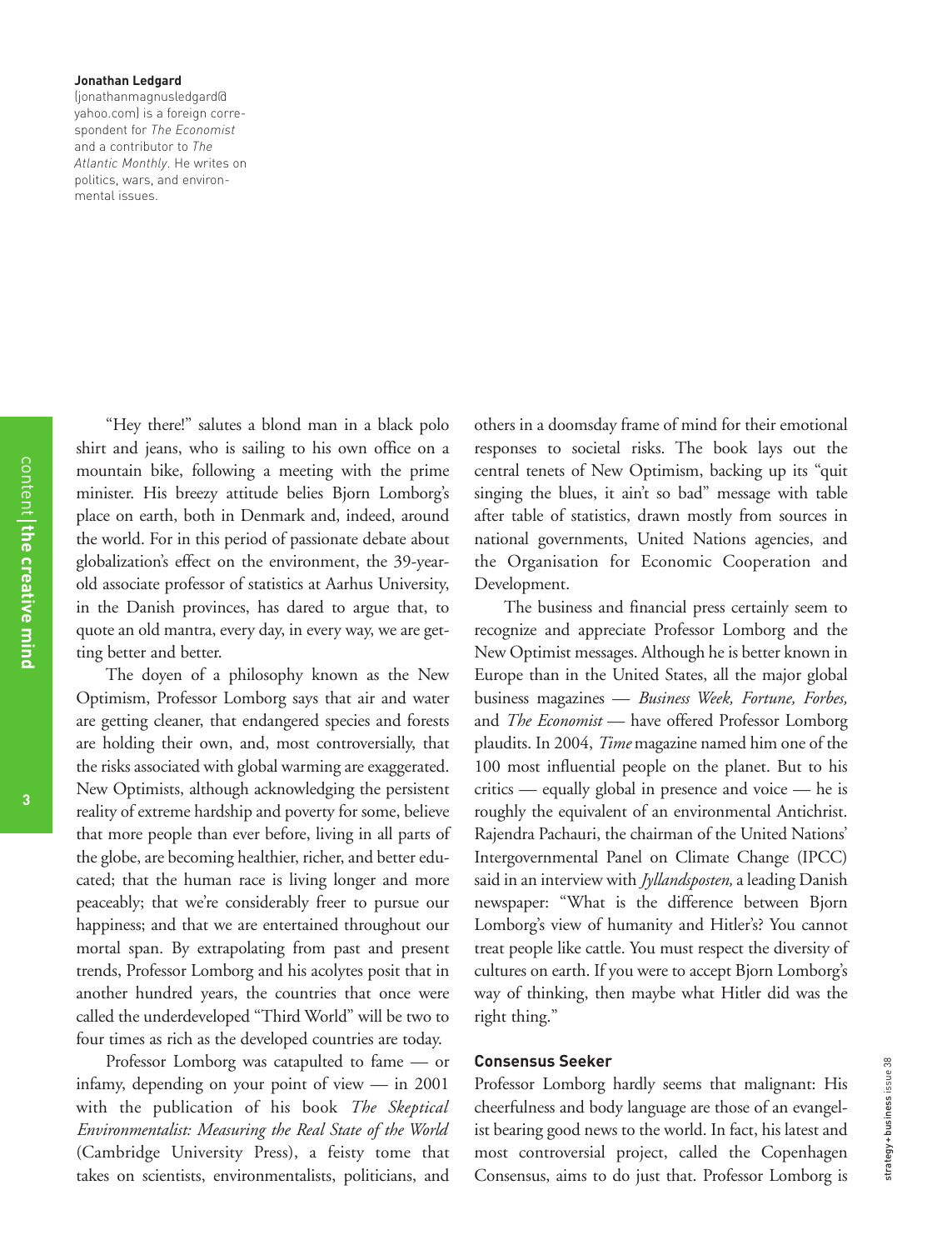seeking to get the world's leading economists to agree on and then rank the most pressing global problems in order of urgency, and then begin work on convincing world leaders to collectively pursue these priorities. Why is he doing this? In a classic expression of New Optimist pragmatism, Professor Lomborg says, "We need to dwell on the positive to stave off a sense of futility."

Indeed, the movement he is leading attempts to turn gloomy Malthusianism on its head. Precisely because resources are scarce, Professor Lomborg argues, we should decide how to allocate resources in ways that will do the greatest good for the largest number of people.

Organized by Professor Lomborg when he was director of the Environmental Assessment Institute, a Danish think tank set up to consider how best to spend tax revenues on environmental improvement, the project is financed by the Danish government and foundations, including the philanthropic arm of the large Danish brewer Carlsberg. In 2004, to kick off the project, eight accomplished economists from around the world were asked to gather in Copenhagen; they were charged with drawing up a list of the 10 most pressing global challenges, and then parceling out a theoretical \$50 billion bonanza among them. "Consensus," though, is a bit of a misnomer. One of Professor Lomborg's chief aims was actually to break up a consensus of "dismay and fatalism" (in the words of a qualified New Optimist, Lord John Browne, the CEO of BP) practiced by some environmental and economic development groups.

In other words, Professor Lomborg asserts, we need to change the terms of public debate by getting away from emotive horror stories in the news and moving toward economics. Why economics? "Because," he declares, "it is the clearest, most unidirectional indicator of human behavior." If we are all moral and rational, Professor Lomborg's big-tent thinking goes, there is no reason we can't channel limited resources to do the most good for the most people.

Professor Lomborg called his economic octet the "dream team," each member of which was paid \$30,000 for the weeklong deliberations. The team was Bruno Frey of the University of Zurich, Tom Schelling of the University of Maryland, Nancy Stokey of the University of Chicago, Jagdish Bhagwati of Columbia University, Justin Yifu Lin of Peking University, and three Nobel Prize winners in economics: Vernon L. Smith of George Mason University, Robert Fogel of the University of Chicago, and Douglass North of Washington University. As one might expect, bringing this talented team to a consensus was an arduous process. "It's a crazy enterprise, but the alternative is doing nothing," commented Mr. Frey. "And that's even more crazy."

The beginning was nagged by questions of methodology. Professor Lomborg had sought economists to drive what would normally be thought of as political consensus. But when his dream team tried to develop its list of global challenges some months before the gathering in Copenhagen, many of them came to the table with personal preferences. Several wanted to put equal rights for women on the list. However, they refrained because, in the words of Nancy Stokey, "we just don't have a handle on how to solve that kind of problem with a distribution of funds."

By late May 2004, when the team assembled in Copenhagen, the consensus process was running more smoothly. Each economist was asked to write and present a paper on a specific global societal challenge. (Assignments were based on their specialization in a particular field.) Two other specialists then critiqued the commissioned paper, and the other economists were then encouraged to cross-examine all three experts. The experts in total discussed 38 possible solutions to 10 of the world's greatest problems. The information available about some of the proposals was too slight to allow a judgment, so ultimately the team ranked just 17 of the solutions, in descending order of desirability. They subdivided the list with categories of "very good," "good," "fair," and "bad." (See "Seventeen Solutions to Global Challenges," page 6.)

The Copenhagen event was stamped with the Lomborg brand: casual but sleek; skeptical but earnest. Professor Lomborg organized and spoke at press conferences daily to comment on the outcomes of the day, and the press came solely because of him. In an odd little display of vanity, his autograph and picture were on the covers of the otherwise sober introductory essays about the pestilential miseries the group hoped to address, if not redress.

Although economics is a considerably more catholic

**the creative mind**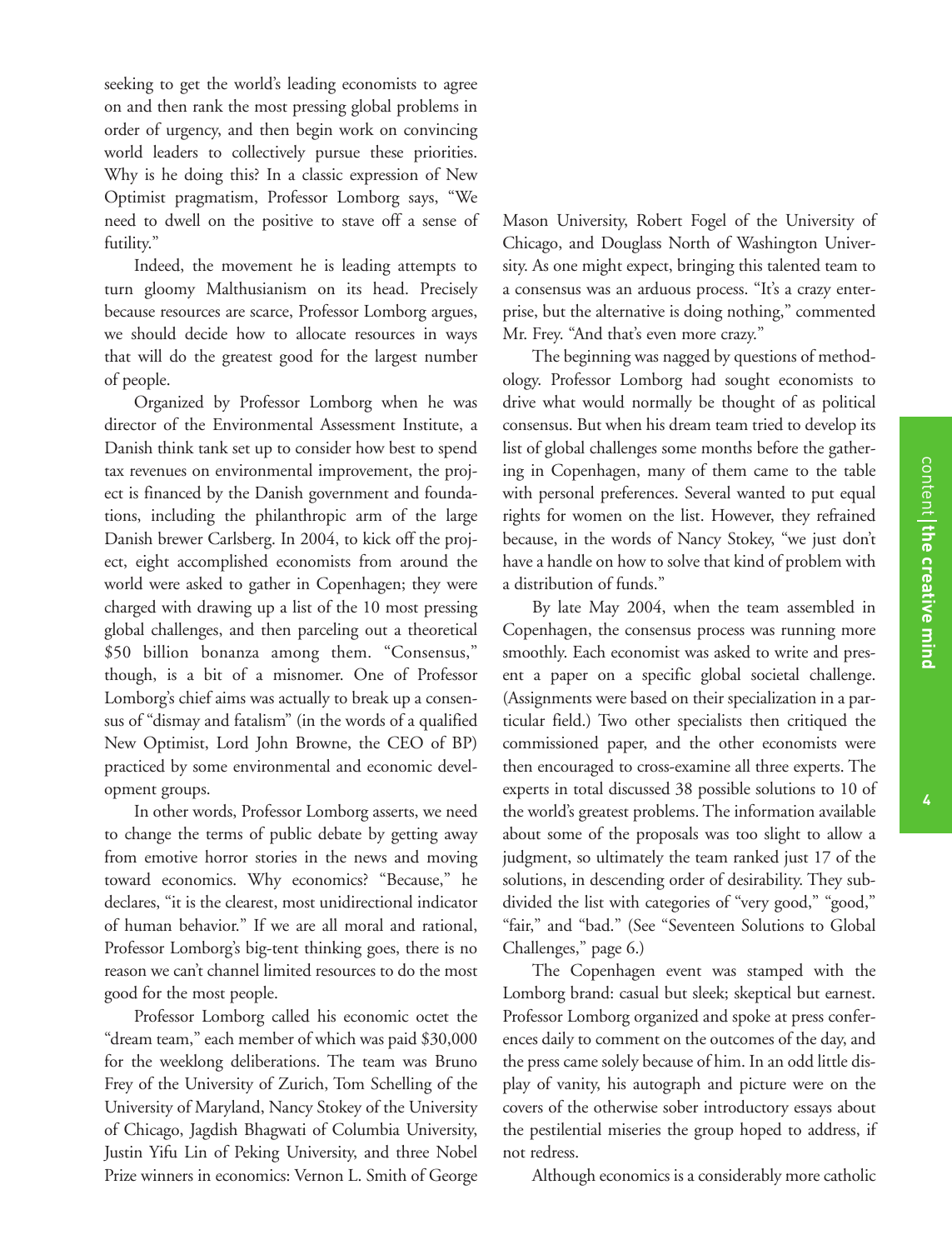undertaking than its detractors give it credit for, the attempt to order the world's priorities seemed to have a natural bias toward the quantifiable. Communicable disease such as HIV/AIDS ranked higher than inadequate education; this was at least in part because the problems and solutions had numbers attached. "In sum," the economists might say, "such-and-such a solution will give a cost/benefit ratio of 4:18."

The competence of the governments of individual nation-states also strongly affected the economists' rankings. Most of the economists felt that well-funded and well-managed government programs, especially in health care, ultimately are essential to dealing with these enormous social problems. "To me, the most pressing question is governance," Professor Stokey said. "But it's not clear to me how we, as economists, quantify or improve on problems of governance."

After a week in a conference room shadowed by the golden spiral spire of Vor Frelser church (the very spire the scientists in Jules Verne's *Journey to the Center of the Earth* scaled to accustom themselves to the rigors of their planned expedition), the economists reached their consensus. More than half their theoretical bonanza — \$27 billion — would go to tackling HIV/AIDS, and preventing about 28 million cases by 2010, they said. Malnutrition was number two: A further \$12 billion would be spent on distributing vitamin A, iron, iodine, and zinc supplements in developing countries. The remaining \$11 billion would be parceled out to address trade, migration, other diseases, and water and sanitation issues. Climate change took the three bottom slots on the final list of 17 solutions.

"I believe we need to address climate change, but not with the urgency [with which] we need to address HIV/AIDS," said Professor Fogel, one of the trio of Nobel laureates. To have the team members actually reach agreement on priorities like this was exactly what Professor Lomborg hoped for most. Even more than having the judgments pronounced, Professor Lomborg wanted the consensus-building process to work. "Perhaps the most useful part of the process is that it forces assumptions out into the open through a competition of ideas," he says.

#### **Simon Says**

Professor Lomborg's office behind the Norreport metro station is pure middle-rent Scandinavia. Hot dog and licorice wrappers swirl bright about the glass frontage. There is a utilitarian elevator, a bland corridor, and a corner office with a view to the Muslim halal butchers down on Frederiksborg Street.

It is a casual workplace: not many gadgets, not many certificates. Books line one wall, newspapers and magazines are messily piled high on the desk. Near the top of the pile is a large orientation file for guests of the annual *Fortune* magazine powwow at the Aspen Institute.

At a meeting in his office, Bjorn Lomborg says with boyish enthusiasm, "I met Bill Clinton in Aspen last year. I wanted him to come to the Copenhagen Consensus. The prime minister of Denmark even invited him. I guess we were too late. Still," he adds, in perfect, American-accented English, "they're [The Aspen Institute] putting HIV/AIDS at the top of their agenda because of the Copenhagen Consensus."

The project began in 1997. According to Professor Lomborg's burnished telling of the tale, he read a piece in *Wired* magazine in which Julian Simon, an economist at the University of Maryland — a sort of John the Baptist of the New Optimism — lambasted the environmental movement as replete with cranks and frauds. Seventeen years earlier, Professor Simon had made a \$10,000 bet, wagering that the price of any given raw material chosen by his opponents would go down over a 10-year period, reflecting abundance, not the scarcity the doomsayers were prophesying. Several professors at Stanford University took him up on it — and lost. By 1990, the price of most raw materials, including phosphates, tin, chromium, and petroleum, had dropped.

Professor Lomborg challenged his graduate students at Aarhus University to debunk Professor Simon (who died in 1998). After long nights of eating pizzas and taking breaks from their work with sessions on Sony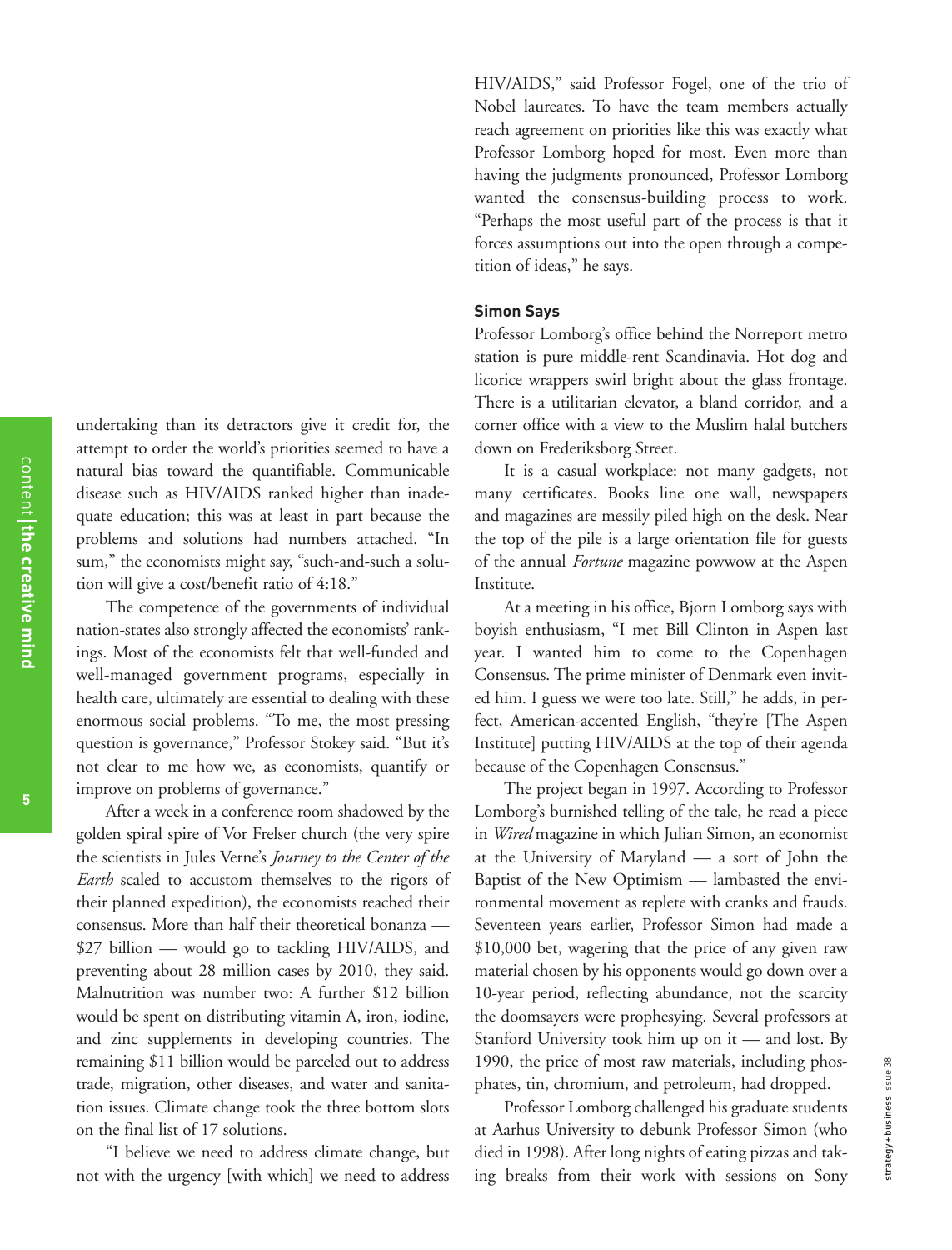Here's how the Copenhagen Consensus economists rank 17 solutions to some of the biggest global challenges. The list is the team's answer to the question, "What would be the best ways of advancing global welfare, and particularly the welfare of developing countries, supposing that an additional \$50 billion of resources were at governments' disposal?"

#### **Very Good Projects**

1. Diseases: Controlling the spread of and treating HIV/AIDS

2. Malnutrition: Providing micronutrients in the developing world 3. Subsidies and Trade Barriers: Increasing trade liberalization in the developing world

4. Diseases: Controlling malaria

#### **Good Projects**

5. Malnutrition: Developing agricultural technologies

6. Water and Sanitation: Developing small-scale water technology to improve livelihoods

7. Water and Sanitation: Increasing local management of water supply and sanitation

8. Water and Sanitation: Improving research on irrigation and water use in farming

9. Governance and Corruption: Lowering the cost of starting a business

#### **Fair Projects**

10. Migration: Encouraging freer movement of skilled labor 11. Malnutrition: Improving nutrition for infants and children

12. Malnutrition: Reducing the prevalence of low birth-weight

13. Diseases: Scaling up and improving the quality of basic health services

#### **Bad Projects**

14. Migration: Establishing "guest worker" programs for the unskilled 15. Climate: Creating the "optimal" carbon tax

16. Climate: Fully implementing the Kyoto Protocol

17. Climate: Establishing a carbon tax based on value at risk

**Source:** *Adapted from 2004 Copenhagen Consensus, Press Release, May 29, 2004*

PlayStation, the students started getting odd results, and then more and more surprises across the board. On most counts, the statistics still bore out Professor Simon's thesis: The state of the world was vectored toward prosperity, not oblivion.

Professor Lomborg first published his findings in the center-left Danish newspaper *Politiken,* and later elucidated them in a Danish-language precursor to *The Skeptical Environmentalist.* The executive editor at *Politiken,* Toger Seidenfaden, exclaimed that Professor Lomborg, using common facts, had written something to change forever readers' views of the state of the world.

Although the environmental contrarianism in *The Skeptical Environmentalist* found some admirers in the financial media and among right-wing policy think tanks, many scientists criticized its preference for generalizations over specifics. *Scientific American* printed a long editorial picking apart the book and Professor Lomborg. "Even where his surgical analyses are valid," the magazine stated, "his interpretations are frequently off the mark — literally not seeing the state of the forests for the number of trees." For example, Professor Lomborg gave the same ecological weight to the biologically bland Siberian taiga as he did to the biologically rich, and more endangered, Amazon, *Scientific American* said (a charge he strenuously denies).

Some of the attacks were even physical. Professor Lomborg was nailed in the face with a "baked Alaska" pie at a bookshop in Oxford while he was promoting *The Skeptical Environmentalist.* The perpetrator, an informed activist on climate change, said he wanted to put the pie in Professor Lomborg's "smug face" out of sympathy with Inuit across the Arctic suffering the effects of global warming. Several Web sites were set up to counter the claims in the book. (See www.mylinkspage.com/lomborg.html.)

Back in Denmark, Professor Lomborg was charged with and found guilty of "objective dishonesty" by an obscure academic panel called the Danish Committee on Scientific Dishonesty. That finding bitterly split Danish academia. Hundreds of academics spoke up in Professor Lomborg's defense, including scientists, economists, and business professors. A subsequent government investigation vindicated Professor Lomborg, finding him innocent of all charges and free to continue his academic career.

"I think one has to consider whether it was necessary to be so forceful if I was so obviously wrong,"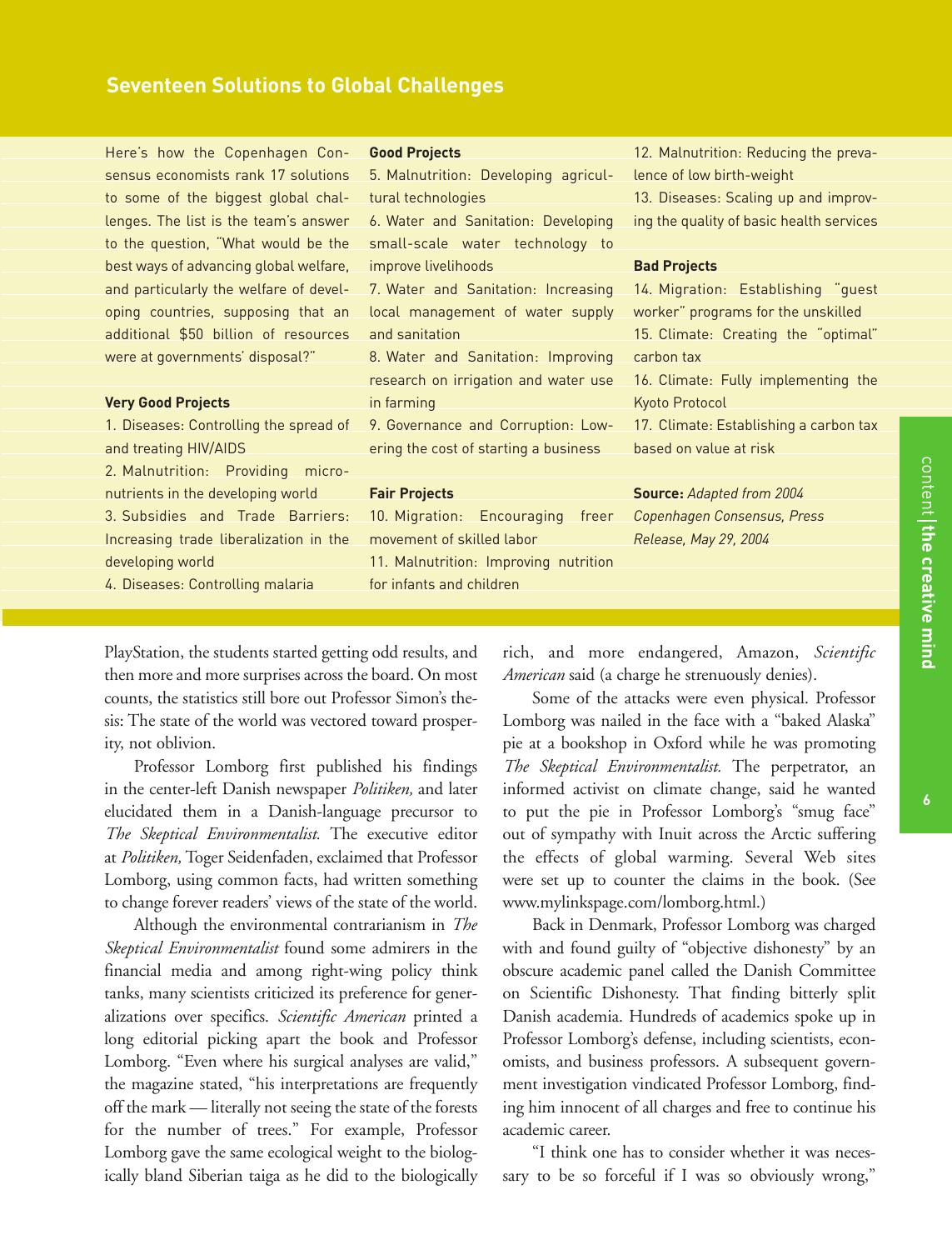**Bjorn Lomborg** (right) at a Copenhagen Consensus session in May 2004

**7**

Professor Lomborg says of the controversy. "But the pie sure tasted good."

#### **Kyoto Conflict**

In no small part, the anger his work generated stemmed from the perception that Professor Lomborg was providing ammunition to opponents of the Kyoto Protocol, about which Europeans, more than Americans, have strong views. The Kyoto Protocol is an agreement to control global warming reached by the United Nations Conference on Climate Change in Kyoto, Japan, in 1997, in which major industrial nations pledged to reduce their emissions of greenhouse gases. The U.S. Senate has refused to ratify the treaty, and President George W. Bush strenuously opposes it.

President Bush considers Kyoto bad for America. But Professor Lomborg thinks it bad for the world. He estimates the cost of the climate change accord at \$150 billion to \$300 billion annually, most of that coming from a burden imposed on business. With that kind of money, he argues, clean water and sanitation could be provided to the entire developing world. "I hate to see people's good intentions being pushed into something that will do so little good," he says. Although he claims

to have been astonished at how swiftly the Copenhagen Consensus economists relegated climate change to the bottom of the list of priorities, he continues to believe the decision was sound. "Kyoto will only make the developed world feel better."

Which is not to say Professor Lomborg is a fan of Washington's position. If the Bush administration does not think Kyoto is a good deal, he says, then it should be spending that money on something it thinks is a good deal. "Prioritization is about doing something," Professor Lomborg says. "It's not about an excuse for inaction."

The passions unleashed by *The Skeptical Environmentalist,* and more recently by the Copenhagen Consensus, speak to the degree of emotion inherent in the subject. In trying to bleed sentiment from public issues, Professor Lomborg is following in the footsteps of the man he says was his true intellectual hero, Aaron Wildavsky.

Professor Wildavsky, who died in 1993, was one of the foremost political and policy thinkers of his generation. His 1964 book, *Presidential Elections,* written with Nelson W. Polsby and now in its 11th edition, remains among the most penetrating studies of the American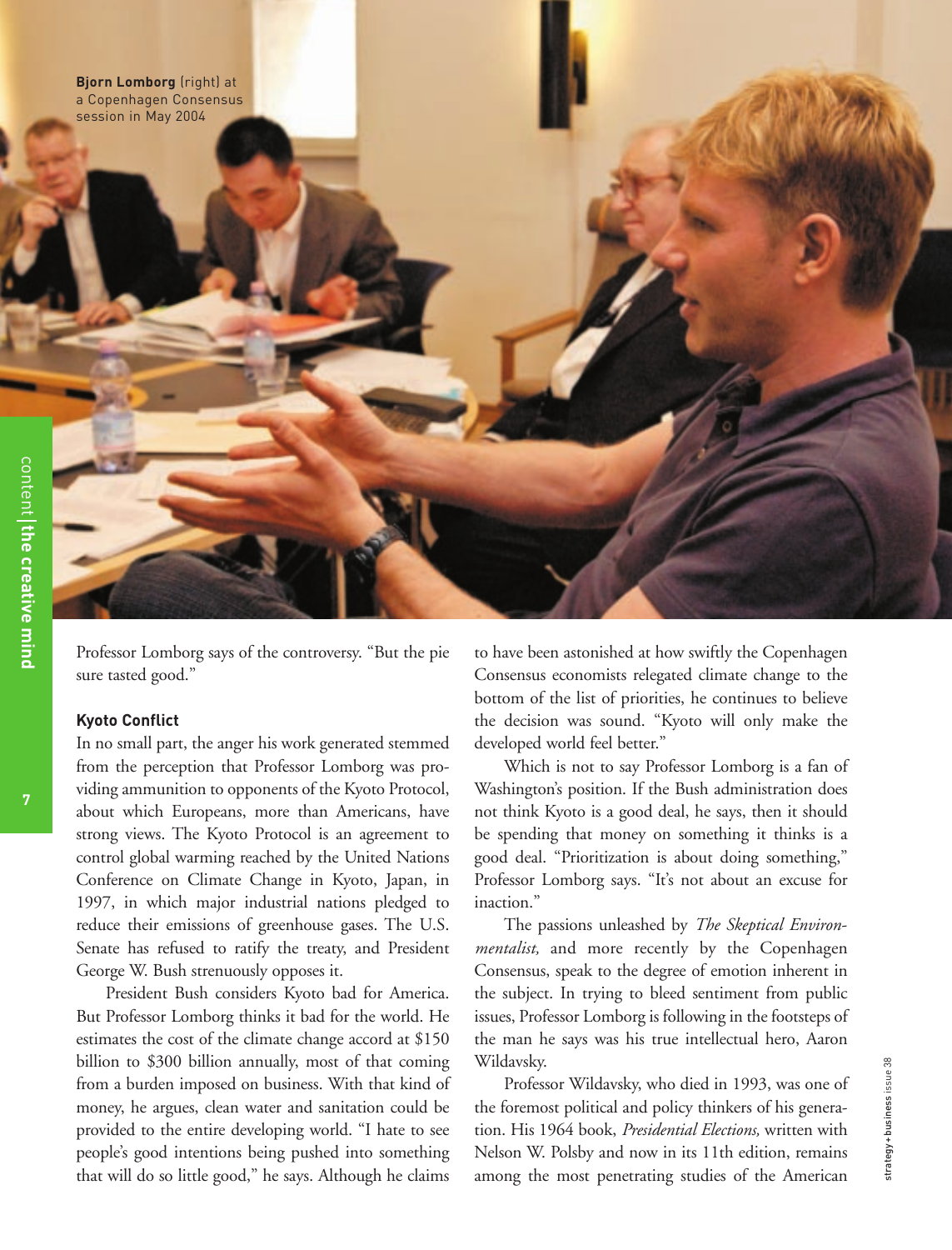electoral process. Toward the end of his life, Professor Wildavsky, who taught at the University of California at Berkeley, turned to a version of the New Optimism. "Global warming," he wrote, letting off both barrels at the alarmists, "is the mother of all environmental scares." He was contemptuous of the ability of scientists to reach true consensus on the risks associated with climate change.

An understanding of risk, and more particularly of risk perception, was central to Professor Wildavsky's work. Emotion played too large a role in it, he believed. In his book *But Is It True? A Citizen's Guide to Environmental Health and Safety Issues* (Harvard University Press, 1995), Professor Wildavsky cites the 1959 cranberry scare in the United States as an example of how easily emotion can lead people astray. In the weeks leading up to Thanksgiving that year, the country was rocked by a report that some cranberries from western states were supposedly contaminated with the weed killer aminotriazole. Cranberry sales collapsed. The climb back to credibility for cranberry farmers was slow — even though the link was hardly proved. The point, he said, laying out what has become a guiding statement for Professor Lomborg, is that science plus emotion does not equal fact. Equally important, Professor Wildavsky believed, science plus emotion plus consensus does not equal fact, either.

"The most powerful factors in how people perceive risk," Professor Wildavsky wrote in his essay "Riskless Society," "apparently are 'trust in institutions' and 'self-rated liberal and conservative identification.'" According to the professor, left-leaning individuals are more likely to perceive true risk as potential injustice and perceive technology as exploitative, harming the poor and nature, while those who lean to the right are more likely to perceive true risk as opportunity and perceive technology as a solution.

#### **Maverick Socialist**

His respect for Professor Wildavsky notwithstanding, Professor Lomborg confounds the stereotype. He is a socialist who still believes in a strong welfare state; the purpose of the state, he thinks, is to push an otherwise free market in directions where the citizenry wants it to go. On the American political scale, he might be a maverick voice toward the hard left of the Democratic party. "It is probably impossible to grow up Danish and not believe in socialized medicine and education," he says.

Professor Lomborg's optimism, and his belief in the

power of government in managing social challenges, are tempered by a lack of faith in the dynamism of industry. In estimating the potential cost of the Kyoto accord, he fails to account for the possibility that improved technologies might slash the cost of emissions reduction. He also largely ignores the possibility that the costs themselves might actually be investments that translate into business opportunities that also reduce the stress industrial pollution imposes on the earth. This future has been seen and described by the leaders of some of the world's largest energy companies, notably BP's Lord Browne.

In the July/August 2004 issue of *Foreign Affairs,* Lord Browne presented detailed arguments for accelerating industrial action to thwart climate change. To bolster his case, he pointed out that BP, a company richer and more powerful than many developing countries, decided that within 10 years, it would cut its own carbon emissions by 10 percent of 1990 levels. The company achieved the goal in three years, and by its own reckoning, counterintuitively posted a \$650 million gain, largely because the emissions cuts also got rid of many inefficiencies in production.

As Lord Browne wrote, "The appropriate response to the faltering Kyoto Protocol is neither dismay nor fatalism." We need to push ahead without damaging economic growth, he said, until improved technology and science, combined with market mechanisms, can allow for a more aggressive approach to environmental protection. He pointed out that the costs of oil and gas exploration have fallen by a factor of three in the last 15 years thanks to improvements in drilling technology. Lord Browne sees further advances in fuels and engines. A switch to natural gas–fired power stations, a doubling

**the creative mind**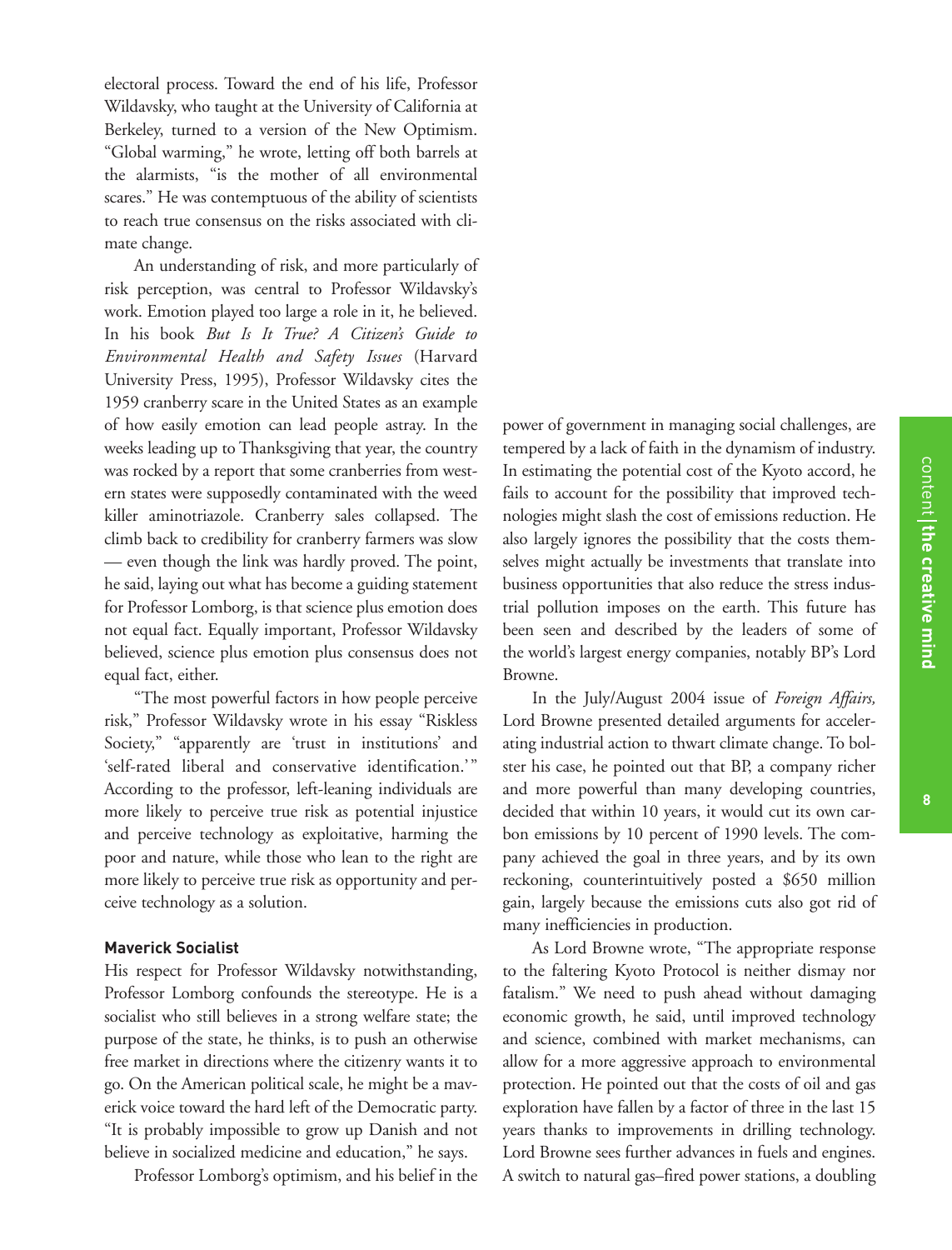of fuel efficiency of cars, and a thousandfold increase in solar power wattage in sunnier parts of the globe, he thinks, could go a long way toward stabilizing carbon emissions at 500 parts per million (up from roughly 280 ppm in the 19th century and 370 ppm today).

BP is not the only global oil company that sees beyond petroleum. The Royal Dutch/Shell Group of Companies, recovering from the negative headlines of 2004 regarding misstatements of its oil reserves, also is beginning to promote work it's doing on hydrogenbased fuel technologies.

Professor Lomborg welcomes BP's and any other company's "win-winism," but he is always suspicious whether the issue is the environment, education, or anything else — of the notion that enterprises today somehow have a special corporate responsibility to manage societal problems that he believes government should handle.

"Denmark, not Sony, should be deciding how best to run a kindergarten," Professor Lomborg says firmly. He believes that the job of a company is to make money. The job of the state is to use regulation to reduce the negative impact of manufacturing — for example, when industry harms the environment. Indeed, it is difficult to avoid the conclusion that the world Professor Lomborg would most welcome would look a lot like a more efficiently run Denmark.

#### **Global Conscience**

It is striking how at ease Professor Lomborg still is in Denmark, given the vitriol that has been leveled at him. He is, he finds himself surprised to say, a patriot.

"My cell phone has been publicly listed through all this controversy," he says. "No one has called, except a couple of kids attending the Roskilde rock festival, as a prank. Everyone has an opinion, but they know where to draw the line between public and private life. Danes are good at living a good life. We seem to care for each other just the right amount. We're not too nosy, but we don't alienate each other, either."

Anders Fogh Rasmussen, the Danish prime minister, has slashed environmental and economic development spending since coming into office and is an enthusiast of the Copenhagen Consensus and a big supporter of Professor Lomborg. He thinks setting priorities in the fiscally minded, consensus-based manner Professor Lomborg espouses could be particularly helpful to politicians and executives forced to make either/or decisions on a thin envelope of knowledge. "I'd like to take the idea to Brussels and Washington," the prime minister says. "Lomborg is controversial here; he challenges traditional Danish attitudes. But I admire his efforts."

Some of Professor Lomborg's opponents so strongly disagreed with the rationale of the Copenhagen Consensus (they thought it overly clinical and fiscal) that they organized an alternative conference called Global Conscience, also held in Denmark in May 2004. The conference took place in the chambers of the Danish parliament, under the blessing of the country's foreign minister, Per Stig Moller. The point of the gathering was as simple as Professor Lomborg's, but not as obviously useful: applying human capital, not just financial capital, to solving environmental and development problems.

Klaus Toepfer, the head of the United Nations Environmental Program (UNEP), a former minister in a conservative German government and Germany's delegate to the Rio de Janeiro summit on environment and development, addressed both the Copenhagen Consensus and Global Conscience. His sympathies were clearly with the latter.

"Beggar my neighbor — yes, this is the attitude of the developed world," he says, almost spitting out the words. "The Cold War peace dividend has been squandered. Aid from north to south has collapsed. Military spending is increasing again." Cost/benefit analysis is of no help unless one identifies who is responsible for the costs. Mr. Toepfer is careful to refrain from bashing Professor Lomborg personally, but thinks that any consideration of problems must also factor in spiritual and cultural values.

Professor Lomborg tenses at the mention of such things. "Prioritization is unabashedly secular. If economics and social science have something to tell us, here it is."

Christian Ege, one of the organizers of Global Conscience, argues that the New Optimist idea of priority setting is falsely constructed. Too much money is already off limits. "They talk about a theoretical \$50 billion, but there is much more money available," he says. "Rich countries spend \$300 billion on agricultural subsidies each year and \$1 trillion on arms." He also criticizes the Consensus's efforts to monetize everything. "You may not be able to put a monetary worth on the worm," Mr. Ege sighs. "It's all so anthropocentric."

That's because it is so anthropocentric, argues Professor Lomborg. "I'm just being more straightforward in my anthropocentrism," he says. "I'm a vege-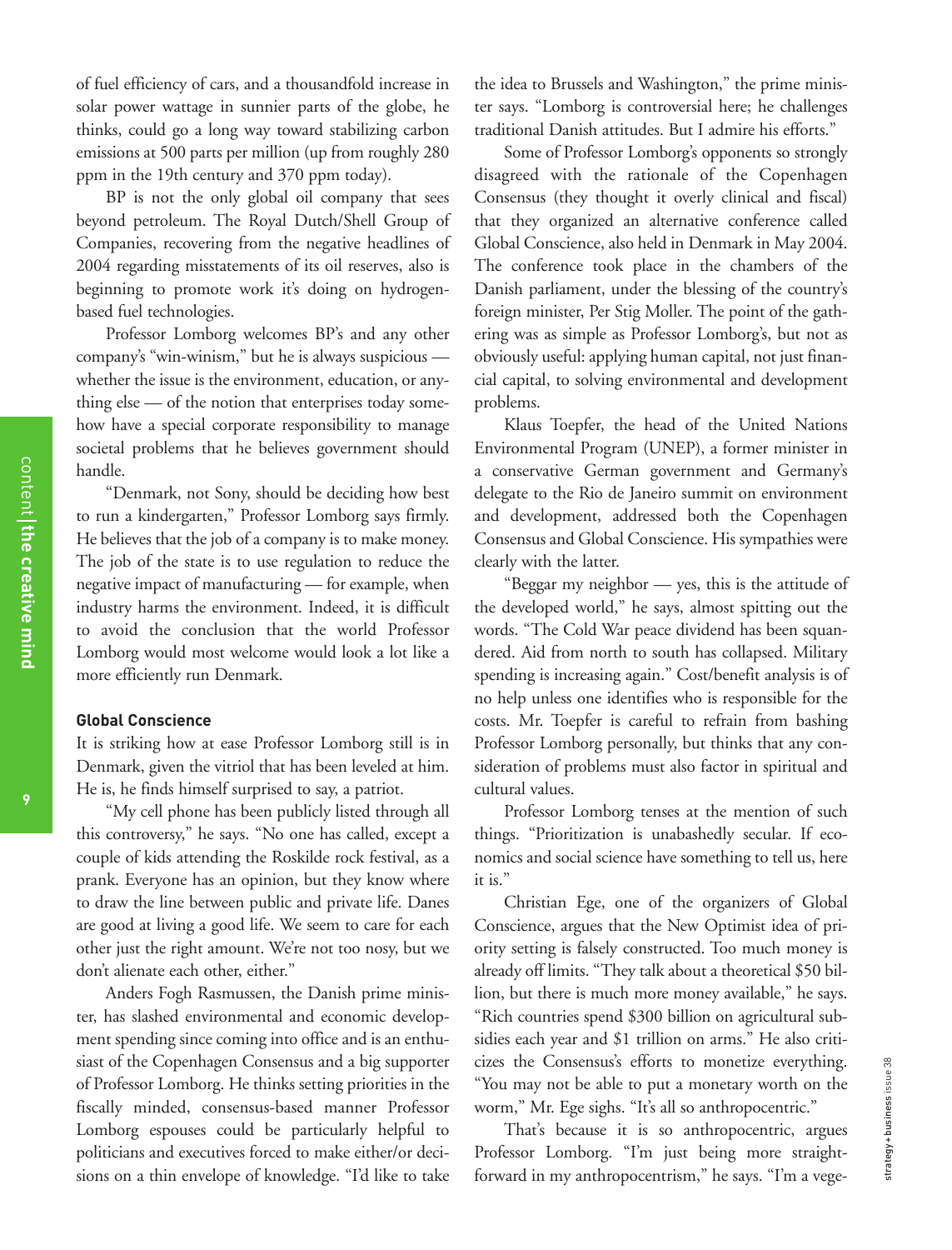### **Professor Lomborg does have a few champions among the greens who worry that the movement has abandoned science and logic.**

tarian. I don't eat meat because I don't want to kill animals. I campaign for animal rights. But I would rather kill a cow than a human being. People are the ones who decide. We don't give votes, as they say, to penguins and pine trees. If we care more about the tiger than the cow, it's us making the decision, not the tiger, and certainly not the cow."

Professor Lomborg does, however, have a few champions among the greens, including Patrick Moore, a founder of Greenpeace, who left the activist group to pursue what he calls a more pragmatic approach to environmental issues. "Science and logic have been abandoned and the movement is often used to promote other causes such as class struggle and anticorporatism," Dr. Moore says.

In this atmosphere of occasionally frenzied unreason, Professor Lomborg's New Optimism is a breath of fresh air, forcing ideological greens to respond with greater clarity. Dr. Moore has pulled out a Julian Simon bet of his own. He claims that arguments that 50,000 species are lost each year to human activity are nonsense. "Name one, is my bet. So far none have come forward."

#### **Five Big Ideas**

The next Copenhagen Consensus will not take place until 2008, perhaps with Bill Clinton in the chair. Until then, Professor Lomborg will continue to push the European Union to get economists together to set priorities on where Brussels should be spending its euros.

He also believes the underlying Copenhagen Consensus concept and process have direct applicability to the private sector. A company like Maersk (with 60,000 employees, several hundred vessels, and the running of harbors worldwide) might assemble a team of economists for several days during which they would set priorities according to the company's challenges.

Although the verdict on the first Copenhagen Consensus is still out — and will likely be out for decades to come — its participants, while properly skeptical, remain supportive. "Clearly, Lomborg is an opportunist," says the 79-year-old Nobel laureate Robert Fogel. "But I haven't much time left in life. I wouldn't have gone to Copenhagen if I didn't think his idea was worthwhile." +

Reprint No. 05108

#### **Resources**

Jeffrey E. Garten, "From New Economy to Siege Economy: Globalization, Foreign Policy, and the CEO Agenda," *s+b,* First Quarter 2002; www.strategy-business.com/press/article/11483

John Larkin, Ellen Knebel, and Joshua Trevino, "How MNCs Can Fight the War on HIV/AIDS," *s+b,* Winter 2004; www.strategybusiness.com/press/article/04413

John Browne, "Beyond Kyoto," *Foreign Affairs,* July/August 2004; www.foreignaffairs.org/20040701faessay83404/john-browne/beyondkyoto.html

Stuart Pimm and Jeff Harvey, "Critique of *Skeptical Environmentalist*," *Nature,* Volume 414, November 8, 2001

Aaron Wildavsky and Karl Dake, "Theories of Risk Perception: Who Fears What and Why?" *Daedalus,* Fall 1990

Bjorn Lomborg, ed., *Global Crises, Global Solutions: Priorities for a World of Scarcity* (Cambridge University Press, 2004)

Bjorn Lomborg, *The Skeptical Environmentalist* (Cambridge University Press, 2001)

Bjorn Lomborg's Web site: www.lomborg.com

Patrick Moore's Web site: www.greenspirit.com

Copenhagen Consensus's Web site: www.copenhagenconsensus.com

Anti-Lomborg Web site: www.mylinkspage.com/lomborg.html

content the creative mind

**the creative mind**